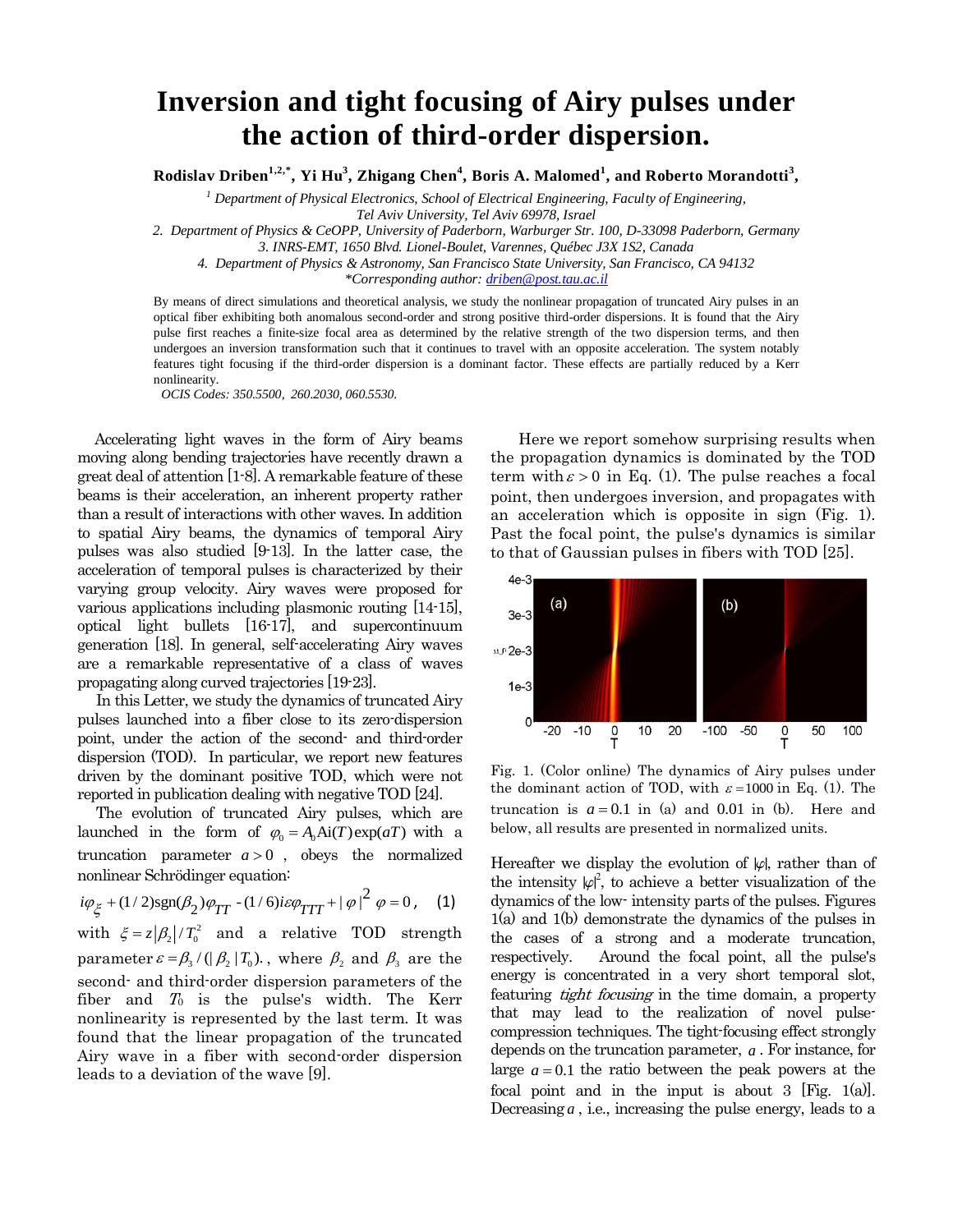much stronger energy concentration at the focus. In particular, we found that, for  $a = 0.01$ , the peak-power ratio is 21.48 [Fig. 1(b)], and for  $a = 0.001$  it reaches the value of 37.4. Naturally, the same propagation scenario occurs under the action of a negative TOD, if the input Airy pulses are launched with a reversed acceleration.

 Next, we consider the dynamics of the Airy pulses under the action of second- and third- order dispersion terms of comparable strengths. In this regime, the focal point extends to a finite area where the truncated Airy pulse experiences an acceleration reversal. The size of the area depends on the relative strength of the dispersion coefficients. Past this area, the pulse reemerges as an inverted one, and continues to propagate, see Fig.2.



Fig. 2. (Color online) The dynamics of the truncated Airy pulse under the combined action of second- and third-order dispersions with comparable strengths,  $\varepsilon = 0.5$  in Eq. (1). The truncation parameter is  $a = 0.01$ .

For each value of the truncation parameter, there is a minimal value of the scaled TOD coefficient,  $\varepsilon_{\min}$ , starting from which the inversion effect is observed. At  $\varepsilon < \varepsilon_{\min}$  the pulse diverges. The dependence of  $\varepsilon_{\min}$ on the initial truncation parameter, *<sup>a</sup>* , is displayed in Fig. 3(a), starting from a very small value,  $a =$ 0.001, up to a large one,  $a = 0.1$ . Figure 3(b) demonstrates the size of the reversal area, measured from one amplitude maximum to another, as a function of  $\varepsilon$  for a fixed moderate truncation,  $a =$ 0.01. Naturally, the size diverges for very small  $\varepsilon$ .

 The linear pulse dynamics was studied in an analytical form, using the Fourier transform of the linearized version of Eq. (1):

$$
\psi_{\xi} = (i/2)sgn(\beta_2)\omega^2\psi + (i/6)\varepsilon\omega^3\psi \tag{2}
$$

In practice, an Airy pulse can be produced by adding a cubic phase to a Gaussian spectrum, i.e., solving Eq. (2) for an input  $\psi_0 = \exp(-\alpha \omega^2 + i \omega^3 / 3)$  with  $\alpha > 0$ . The analytical solution is:

$$
\left|\varphi(\xi,T)\right|^2 = 2\pi\theta^{2/3} \left|\mathrm{Ai}\left[-\theta^{1/3}\left(T + \frac{1}{4}\theta\xi^2 - \alpha^2\theta + i\operatorname{sgn}(\beta_2)\alpha\theta\xi\right)\right]\right|^2
$$
  
× $\exp\left(-2\alpha\theta T + \frac{4\alpha^3}{3}\theta^2 - \theta^2\alpha\xi^2\right),$  (3)



Fig. 3 (Color online) (a) The minimal scaled TOD coefficient, necessary for the occurrence of the reversal transformation, vs. the truncation parameter of the initial Airy pulse.*<sup>a</sup>* . (b) The size of the focal area vs. the TOD coefficient, at fixed  $a = 0.01$ .

where  $\theta = 1/(\varepsilon \xi / 2 + 1)$ .

This solution is valid provided that  $\theta$  does not diverge, i.e.,  $\varepsilon \xi / 2 \neq 1$ . When  $\varepsilon \xi / 2 = 1$ , the pulse

profile can also be obtained from Eq. (2):  
\n
$$
|\varphi(T)|^2 = \frac{1}{2\sqrt{\alpha^2 + 1/\varepsilon^2}} \exp\left(-\frac{T^2}{2\alpha + 2/\left(\alpha\varepsilon^2\right)}\right).
$$
 (4)

The intensity distribution predicted by Eqs. (3) and (4) is displayed in the inset of Fig. 4, where it is verified by comparing with direct simulations of Eq. (1) starting from the initial conditions (3). The agreement is perfect for both expressions (3) and (4).



Fig. 4. (Color online) Dynamics of the truncated Airy pulse under the combined action of the second- and third-order dispersions, as predicted by Eqs. (3) and (4), for  $\varepsilon = 1$  and a Gaussian-truncation parameter  $\alpha = 0.02$ . Inset: the intensity profile at the focal point. The solid blue line is produced by Eq. (4), while the red curve marked by circles represents direct simulations of Eq. (1).

The nonlinear term in Eq. (1) distorts the structure of the propagating Airy pulses. The analytical solutions (3) and (4) are not relevant in this case, and we solved Eq. (1) numerically by means of the wellknown split-step method. The tight-focusing effect is actually reduced by the action of nonlinear selffocusing, which disrupts the phase evolution that determined the result in the linear setting, and effectively stretches the light-accumulation spot. An example of the TOD-dominated nonlinear dynamics is demonstrated in Fig. 5(a) for an initial amplitude  $A_0=3$ . In this case, the compression ratio is reduced to 6.77, in comparison with its counterpart 21.48 obtained above in the linear model for the same *a* ,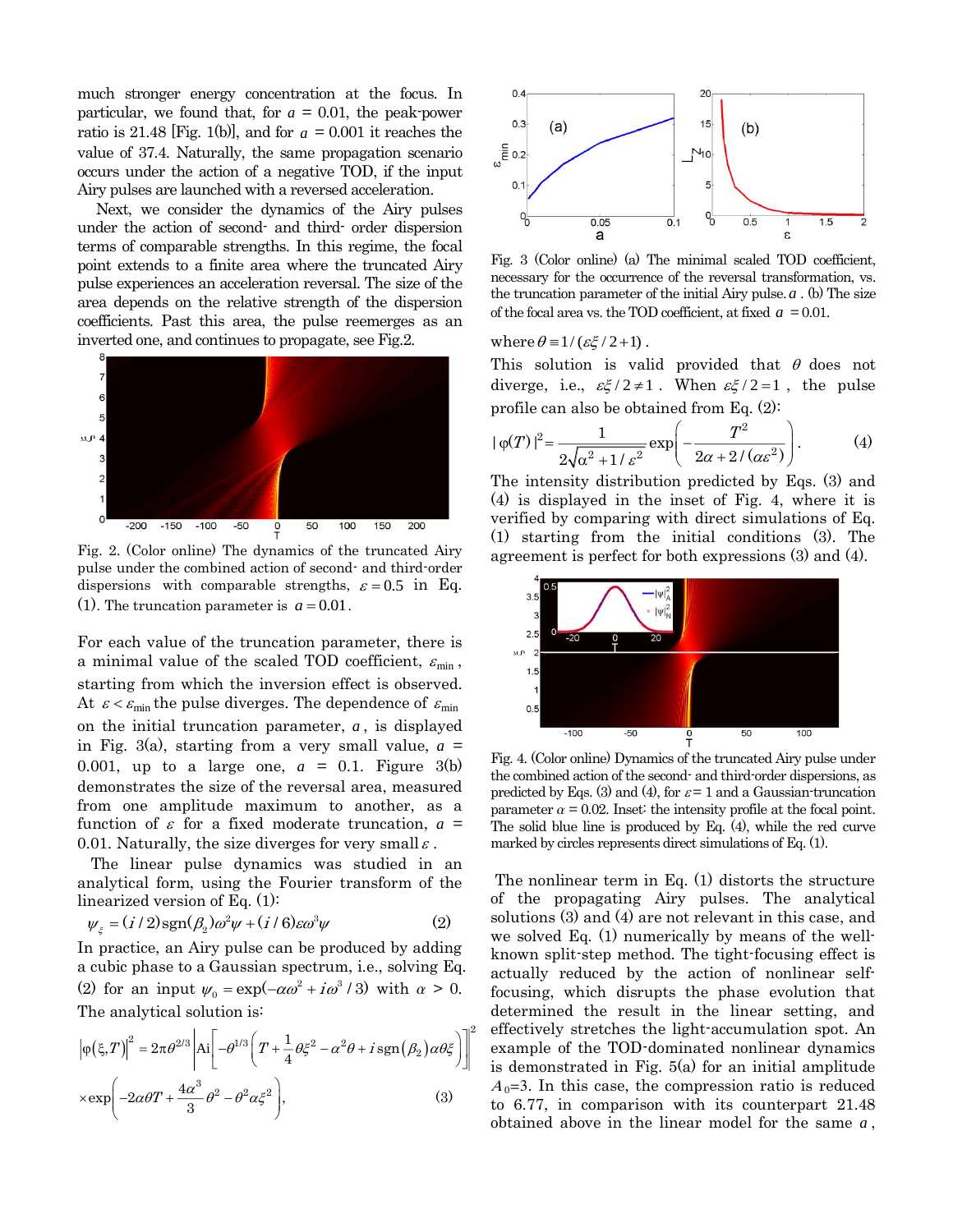see Fig.1(b). Further, Fig. 5(b) reveals that under the action of an even stronger nonlinearity, the highenergy Airy enters a *soliton-shedding* regime, similar to that reported in Refs. [26] and [27], with the frequencies of the ejected solitons depending on the TOD strength. The subsequent trajectories of the ejected solitons are affected by multiple collisions. These collisions are inelastic due to the strong TOD, which leads to soliton frequency shifts [28].



Fig. 5. (Color online) Dynamics of the Airy pulse in the nonlinear regime (a) under the prevalence of TOD  $\epsilon$ = 1000, as in Fig. 2(b), with  $A_0 = 3$ ; (b) under the combined action of second and third-order dispersions with comparable strengths ( $\varepsilon = 1$ , as in Fig.3), with  $A_0 = 5$ , featuring the generation of multiple solitons. The truncation parameter is  $a = 0.01$ .

 In conclusion, we have studied the dynamics of truncated Airy pulses in optical fibers in the presence of a strong positive TOD. When the pulse dynamics is governed by the TOD, the Airy pulse reaches the tightfocusing point, then undergoes an inversion, and finally continues to propagate with an opposite acceleration. At the focal point, the pulse is concentrated in a very narrow and intense light spot. Under the action of second- and third-order dispersion terms with comparable strengths, the focal point extends into a finite area, from which the pulse re-emerges in an inverted form. The minimal value of the TOD strength, necessary for the onset of the inversion was found as a function of the input truncation parameter. The dependence of the size of the inversion area on the TOD strength was identified as well. In the nonlinear regime, the deformation of the pulse reduces the tight-focusing effect. An even stronger nonlinearity switches the evolution of the high-energy pulse into the regime of multiple soliton generation ("shedding").

The work of R.D. and B.A.M. is supported, in part, by the Binational (US-Israel) Science Foundation through grant No. 2010239. Research is Canada is supported by the NSERQ and FQRNT funding agencies.

## References

[1] G. A. Siviloglou, J. Broky, A. Dogariu, and D. N. Christodoulides, Phys. Rev. Lett. 99, 213901 (2007).

[2] J. Baumgartl, M. Mazilu, and K. Dholakia,, Nat. Photonics 2, 675 (2008).

[3] P. Polynkin, M. Kolesik, J. V. Moloney, G. A. Siviloglou, and D. N. Christodoulides, Science 324, 229 (2009).

[4] T. Ellenbogen, N. Voloch-Bloch, A. Ganany-Padowicz, and A. Arie, Nature Photonics 3, 395 (2009).

[5] A. Minovich, A. E. Klein, N. Janunts, T. Pertsch, D. N. Neshev, Y. S. Kivshar, Phys. Rev. Lett. 107, 116802 (2011).

[6] I. Kaminer, M. Segev, and D. N. Christodoulides, Phys. Rev. Lett. 106, 213903 (2011).

[7] N. K. Efremidis, Opt. Lett. 36, 3006 (2011).

[8] Y. Hu, Z. Sun, D. Bongiovanni, D. Song, C. Lou, J. Xu, Z. Chen, and R. Morandotti, Opt. Lett. 37, 3201, (2012).

[9] G. A. Siviloglou and D. N. Christodoulides, Opt. Lett. 32, 979 (2007).

[10] P. Saari, Opt. Express 16, 10303–10308 (2008).

[11] I. Kaminer, Y. Lumer, M. Segev, and D. N. Christodoulides, Opt. Express 19, 23132 (2011).

[12]P. Piksarv, H. Valtna-Lukner, A. Valdmann, M. Lõhmus, R. Matt, and P. Saari, Opt.Express 20, 17220, (2012).

[13] Y. Hu, M. Li, D. Bongiovanni, M. Clerici, J.Yao, Z. Chen, J. Azaña, and R.Morandotti, Opt. Lett 38, 380 (2013).

[14] W. Liu, D. N. Neshev, I. V. Shadrivov, A. E Miroshnichenko, Y. S. Kivshar, Opt. Lett. 36, 1164, (2011).

[15] P. Zhang, S. Wang, Y. Liu, X. Yin, C. Lu, Z. Chen, and Xiang Zhang, Opt. Lett. 36, 3191, (2011)

[16] A. Chong, W. H. Renninger, D. N. Christodoulides, and F. W. Wise, Nat. Photonics 4, 103–106 (2010).

[17] D. Abdollahpour, S. Suntsov, D. G. Papazoglou, and S. Tzortzakis, Phys. Rev. Lett. 105, 253901 (2010).

[18] C. Ament, P. Polynkin, and J. V. Moloney, " Phys. Rev. Lett. 107, 243901 (2011).

[19] R. Driben, F. Mitschke, and N. Zhavoronkov, Opt. Express 18, 25993 (2010).

[20] I. Kaminer, R. Bekenstein, J. Nemirovsky, and

M. Segev, Phys. Rev. Lett. 108, 163901 (2012).

[21] F. Baronio, A. Degasperis, M. Conforti, and S.

Wabnitz, Phys. Rev. Lett. 109, 044102 (2012).

[22] R. Driben, and I. Babushkin, Optics Lett. 37 5157, (2012).

[23] A. Demircan, S. Amiranashvili, C. Brée, C. Mahnke, F. Mitschke and G. Steinmeyer, Scientific Reports 2, 850 (2012)

[24] I. M. Besieris and A. M. Shaarawi, Phys. Rev. E 78, 046605 (2008).

[25] M. Miyagi and S. Nishida, Appl. Opt. 18, 678 (1979).

[26] Y. Fattal, A. Rudnick, and D. M. Marom, Opt. Exp. 19, 17298 (2011).

[27] R. Driben, B. A. Malomed, A. V. Yulin, and D. V. Skryabin, Phys. Rev. A, (2013), in press.

[28] B. A. Malomed, Phys. Rev. A 43, 3114-3116 (1991).